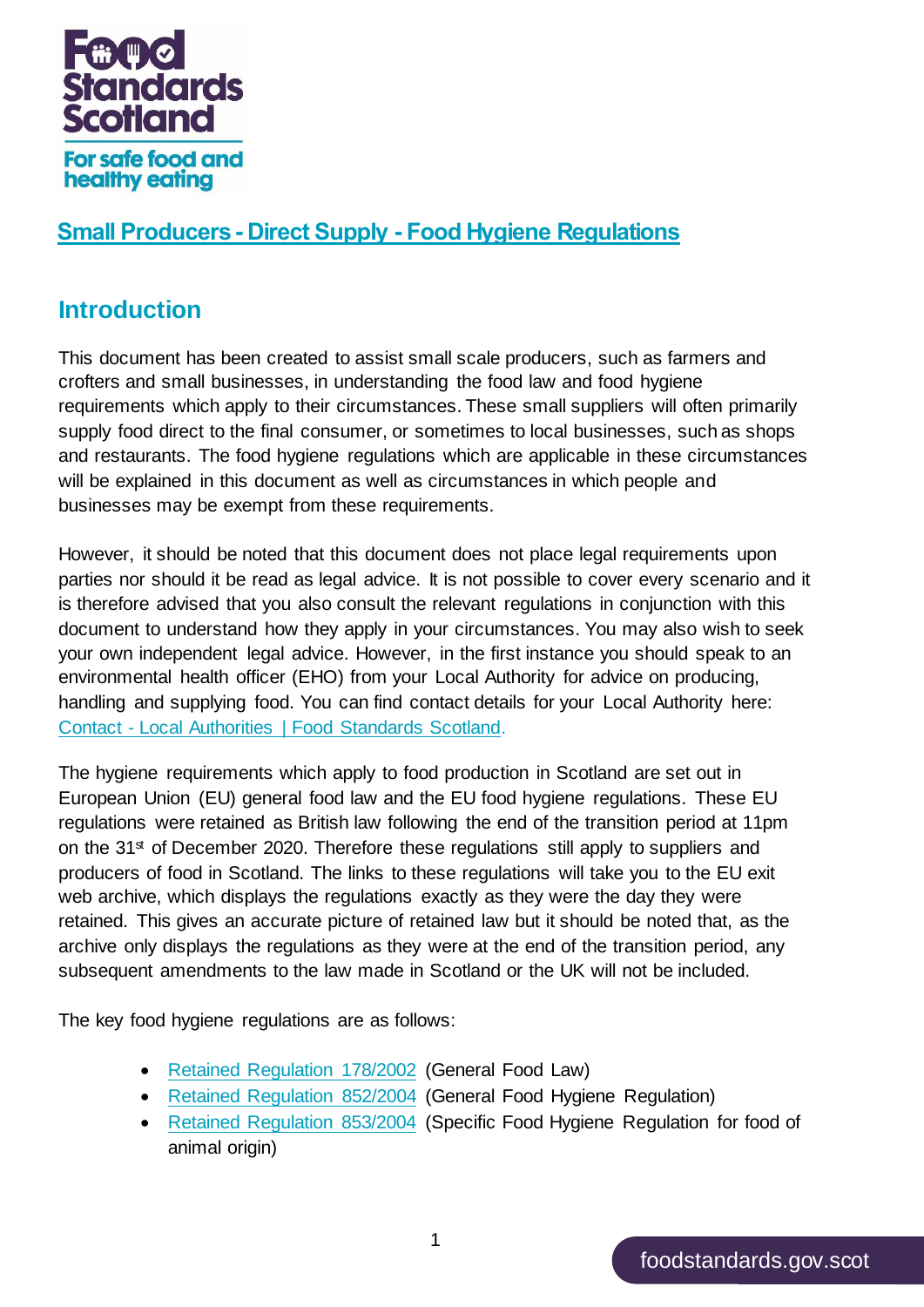These retained regulations are applicable to the production and supply of all food in Scotland, although there are various exemptions from the regulations which may apply to small producers directly supplying final consumers. Whether the exemptions apply to you or your food business is dependent on several factors, including who you supply to, the quantities involved and the geographical boundaries of your supply.

To understand which exemptions apply to your business you need to determine whether you are a 'primary producer'. Primary production is defined as *"the production, rearing or growing of primary products including harvesting, milking and farmed animal production prior to slaughter. It also includes hunting and fishing and the harvesting of wild products".*  Primary products are therefore unprocessed products of primary production, such as fruit & vegetables, eggs, unskinned and unprocessed wild game and farmed animals preslaughter. Any further processing of these products is not considered primary production. For example, as soon as wild game has been skinned and butchered in any way, and as soon as farmed animals are slaughtered, they cease to be primary products and therefore do not fall within the primary producer regulatory exemptions.

A summary of each of the regulations and their exemptions is set out below, whilst a decision tree and glossary are also available at the end of the document.

### **Retained Regulation 178/2002**

#### [Click here to access this regulation](https://webarchive.nationalarchives.gov.uk/eu-exit/20201230150429tf_/https:/eur-lex.europa.eu/legal-content/EN/TXT/?uri=CELEX:02002R0178-20060428)

- This regulation lays down the general principles of food law and is the foundation of all other food hygiene regulations.
- It defines what a 'food' or 'foodstuff' is, and sets out other key definitions, including: 'primary production', 'food business', 'final consumer', 'retail', 'placing on the market' and others.
- It places responsibility on the food business operator (FBO) to **ensure all food they supply has been produced in line with food law and is safe for human consumption**. It also obligates them **to initiate procedures to withdraw any food which may be unsafe and to inform the competent authorities** in such circumstances.
- The regulation applies to *"all stages of production, processing and distribution of food".* The regulation therefore applies to all producers and suppliers of food, even if, for example, you are only selling eggs from your farm gate or supplying veg to your local restaurant.
- Another key requirement is the obligation to **maintain the traceability of food at all stages** of production, processing and distribution.
	- o This means a record needs to be kept of all the people and businesses who have supplied you and of all the people and businesses to whom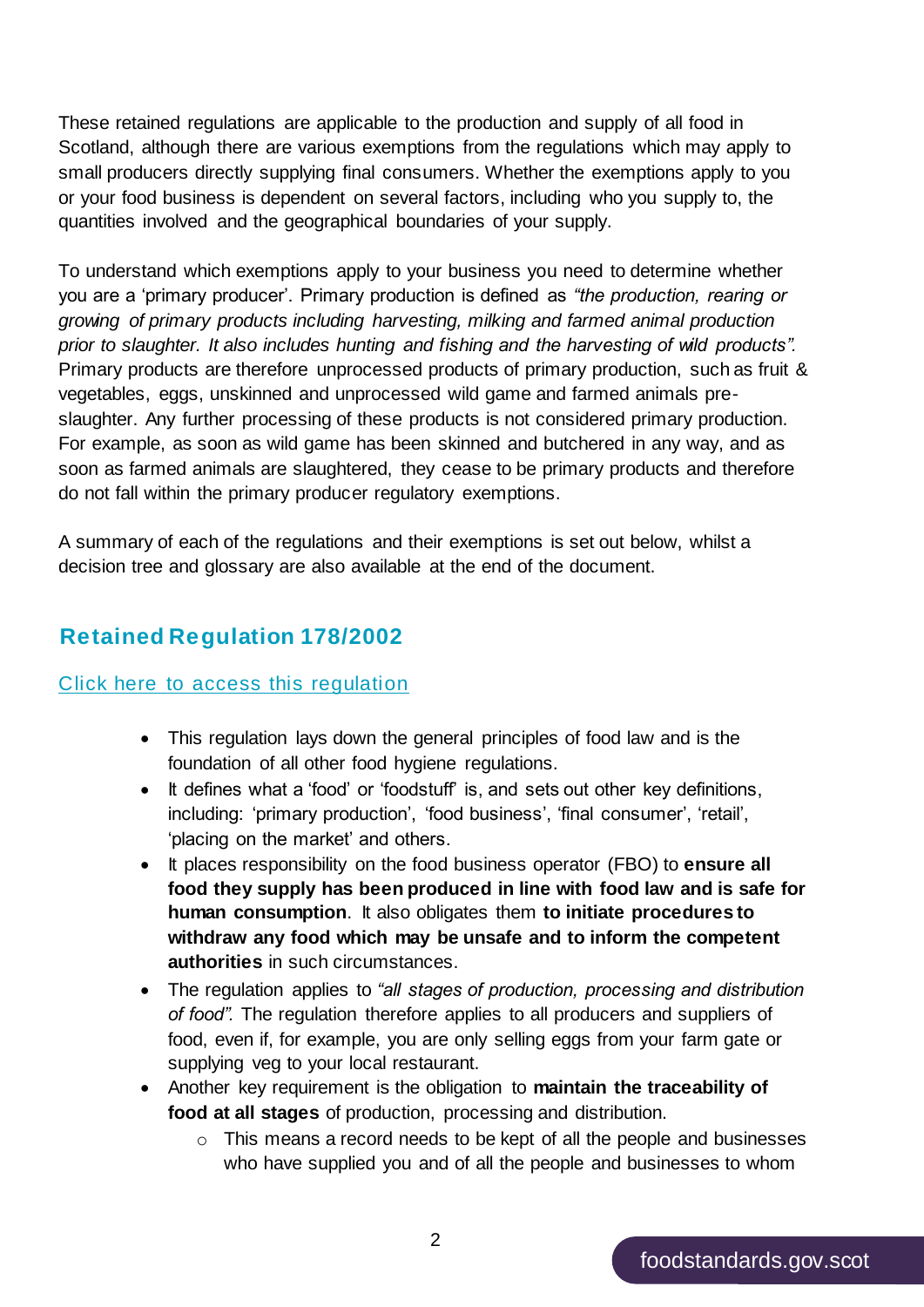you supply food (i.e. a one step forward, one step back record). This information is to be stored and presented to the competent authority on demand.

- o Any food or feed placed on the market must be adequately labelled and identifiable to remain traceable.
- o [Retained Regulation 931/2011](https://webarchive.nationalarchives.gov.uk/eu-exit/20201224235402/https:/eur-lex.europa.eu/legal-content/EN/TXT/?uri=CELEX:32011R0931) sets out specific traceability requirements for food of animal origin (i.e. meat, eggs etc.)
- There are only two circumstances in which the requirements of Retained EU Regulation 178/2002 **shall not apply**:
	- o primary production for private domestic use (i.e. keeping the eggs you produce, the game you hunt or the veg you grow for your family and friends domestic consumption, with no further onward supply)
	- o the domestic preparation, handling or storage of food for private domestic consumption

### **Retained Regulation 852/2004**

#### [Click here to access this regulation](https://webarchive.nationalarchives.gov.uk/eu-exit/20200114115203tf_/https:/eur-lex.europa.eu/legal-content/EN/TXT/?uri=CELEX:02004R0852-20090420)

- This regulation lays down general requirements for FBOs on the hygiene of foodstuffs. It reinforces that the primary responsibility for food safety lies with FBOs.
- The regulation applies to all stages of production, processing and distribution of food.
- It requires that all individuals and businesses producing, processing or supplying food **register with their Local Authority as a food business**. You can find more information on registering as a food business here: Starting a new food business - [Your checklist | Food Standards Scotland.](https://www.foodstandards.gov.scot/business-and-industry/advice-for-new-businesses)
- $\bullet$  It also requires that all FBOs have a food safety management system **based on Hazard Analysis and Critical Control Points Principles (HACCP)**. Your local EHO will be able to assist you in developing a HACCP plan.
- **Annex I** of this regulation sets out the general hygiene requirements for FBOs carrying out primary production and associated operations. **Annex II** sets out the general hygiene requirements for all FBOs, except where Annex I applies.
	- o These annexes outline many of the requirements **you must abide by** with regards to your food premises and equipment, as well as setting out rules for water supply, food waste and the transport of food.
- The requirements of this regulation **shall not apply** in the following circumstances:
	- $\circ$  primary production for private domestic use (i.e. keeping the eggs you produce, the game you hunt or the veg you grow for your family and friends domestic consumption, with no further onward supply);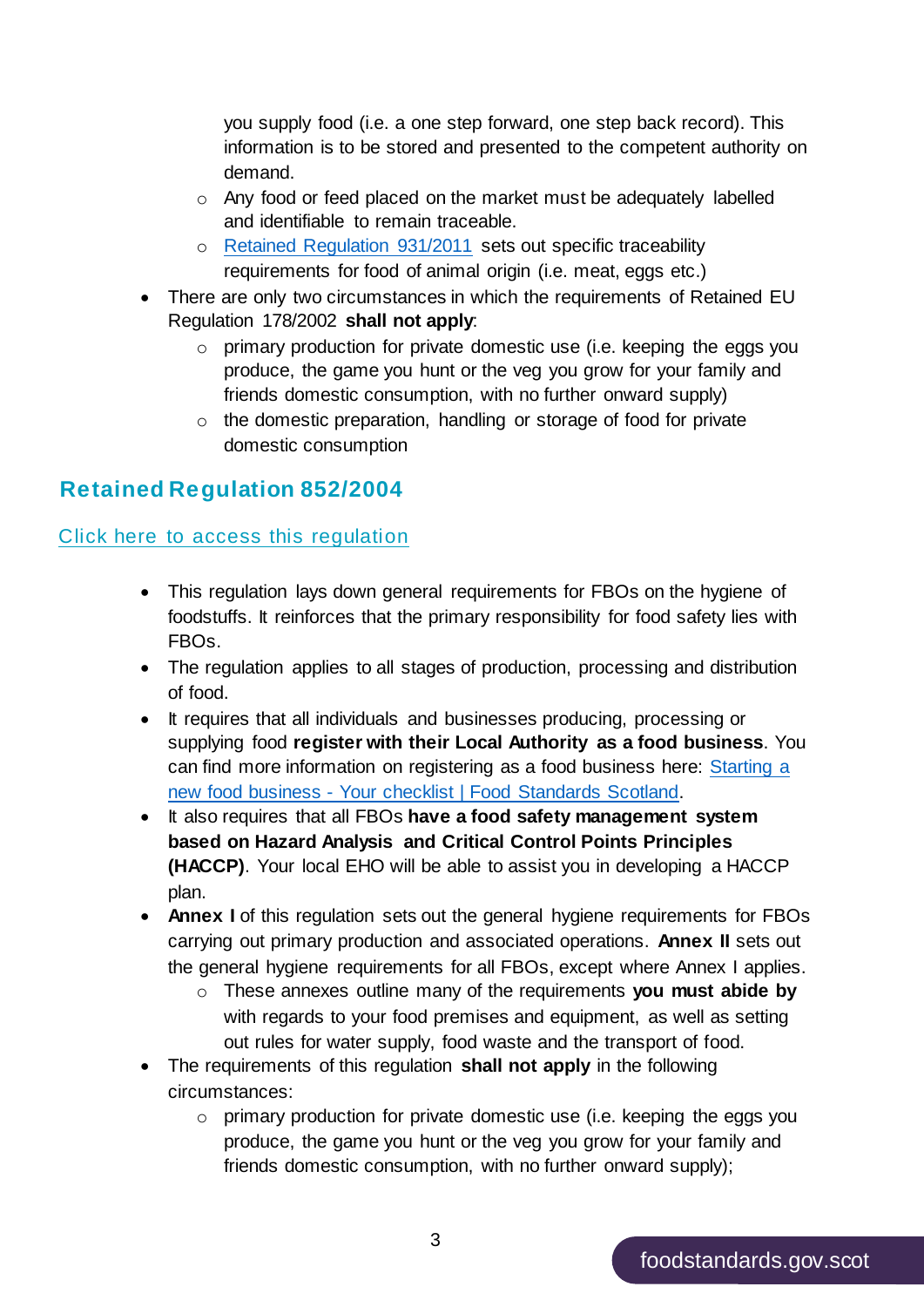- o the domestic preparation, handling or storage of food for private domestic consumption;
- $\circ$  the direct supply, by the producer, of small quantities of primary products to the final consumer or to local retail establishments directly supplying the final consumer (e.g. selling a dozen eggs from your farm gate or selling fruit, veg and in-skin wild game to a local farm shop or restaurant).

### **Retained Regulation 853/2004**

#### [Click here to access this regulation](https://webarchive.nationalarchives.gov.uk/eu-exit/20201230153330/https:/eur-lex.europa.eu/legal-content/EN/TXT/?uri=CELEX:02004R0853-20070101)

- This regulation lays down the specific hygiene rules for FBOs with regards to food of animal origin and supplements those outlined above.
- It includes rules which apply to those FBOs which require approval as slaughterhouses, cutting plants and game handling establishments, as well as for specific categories of food of animal origin (e.g. meat preparations, meat products, wild game, fishery products, raw milk etc.).
- However, in most cases, this regulation **shall not apply** to small producers directly supplying the final consumer. The requirements of this regulation **shall not apply** in the following circumstances:
	- o Retail (as defined in Retained Regulation 178/2002);
	- o primary production for private domestic use;
	- o the domestic preparation, handling or storage of food for private domestic consumption;
	- $\circ$  the direct supply, by the producer, of small quantities of primary products to the final consumer or to local retail establishments directly supplying the final consumer;
	- $\circ$  the direct supply, by the producer, of small quantities of meat from poultry and lagomorphs slaughtered on the farm to the final consumer or to local retail establishments directly supplying such meat to the final consumer as fresh meat;
	- $\circ$  hunters who supply small quantities of wild game or wild game meat directly to the final consumer or to local retail establishments directly supplying the final consumer.
- It should be noted however, that some of the requirements in this regulation will apply if you supply food to an approved establishment, for example if you supply wild game to a game handling establishment, live animals to a slaughterhouse or raw milk to a processing establishment.
- Generally however, this regulation is unlikely to apply to you if you do not process food or supply it to an approved establishment. Consequently, it is unlikely to apply to farmers and crofters directly supplying food from their farm gate or at farmers markets etc.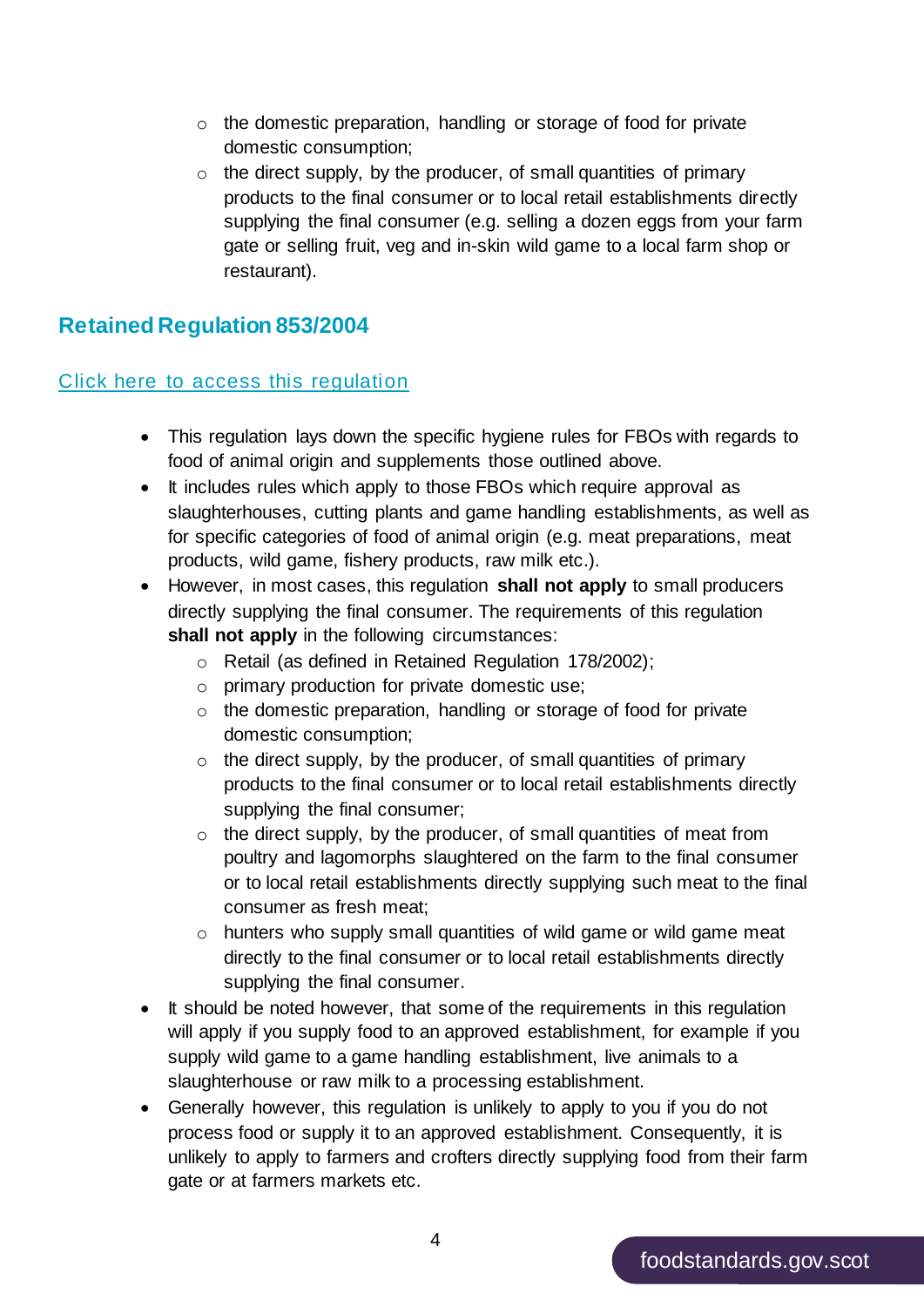- However, if you are not exempt from this regulation as set out above, you should contact your Local Authority and FSS to seek the appropriate approval. You can find more information on approving your business here: Starting a new food business - [Your checklist | Food Standards Scotland.](https://www.foodstandards.gov.scot/business-and-industry/advice-for-new-businesses)
- Being exempt from the requirements of this regulation does not necessarily mean you are exempt from the requirements of Retained Regulations 178/2002 and 852/2004 and indeed, in most circumstances, these regulations will still apply.

If you are seeking advice about the supply of food or setting up a food business, you should first contact your Local Authority's EHO. You can find contact details for your local EHO here: Contact - [Local Authorities | Food Standards Scotland.](https://www.foodstandards.gov.scot/contact-us/local-authorities) If you have any specific questions related to food hygiene regulations, or you need further advice, please contact Food Standard Scotland's (FSS) Enquiries Mailbox at: [foodenquiries@fss.scot.](mailto:foodenquiries@fss.scot)

# **Sample Scenarios**

This section will provide examples of a few scenarios in which food may be supplied from a farm/croft. It will seek to demonstrate how the regulatory framework might apply in practice and give some real world context to the regulations set out above. However, the scenarios set out below are not exhaustive and you should seek advice on how the law applies to your specific circumstances.

- You have some hens and use the eggs they lay for your own personal consumption or for sharing with family and neighbours.
	- $\circ$  You are exempt from all of the outlined regulations as you are keeping the food you produce for private domestic consumption
- You sell small amounts of fruit & veg or eggs you have produced on farm/croft to a local restaurant.
	- o You are exempt from Retained Regulations 852/2004 and 853/2004 and therefore do not need to register as a food business or abide by any of the specific food hygiene controls. However, you must still abide by Retained Regulation 178/2002, including the obligation to supply safe food and maintain traceability.
	- $\circ$  This is because you are only supplying primary products direct to the final consumer or local retail establishments who supply the final consumer
- You have some of your livestock (cattle, sheep, pigs etc.) slaughtered and butchered at a slaughterhouse and sell the meat to a local restaurant or at a local farmer's market.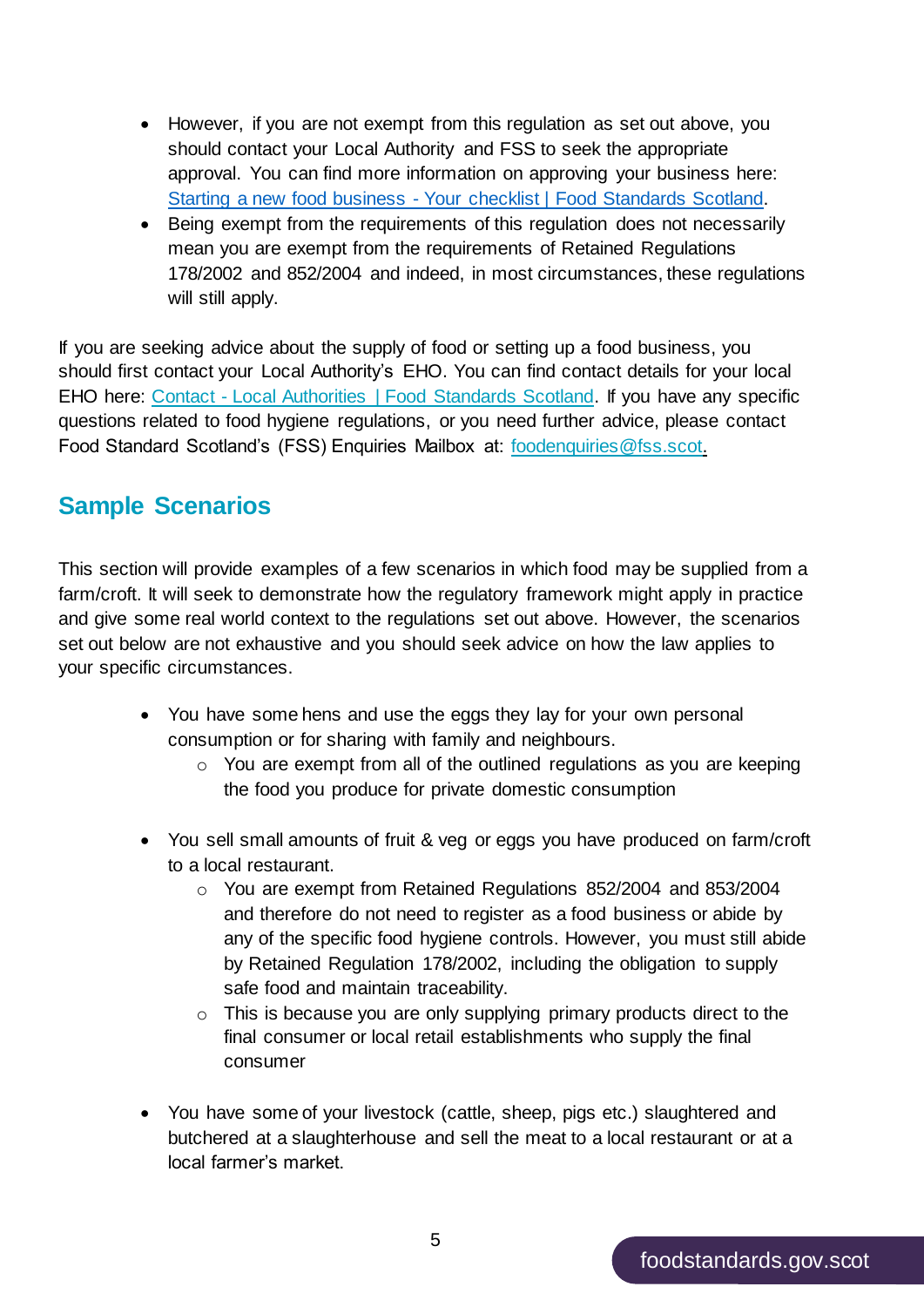o You are exempt from Retained Regulation 853/2004 but must abide by Retained Regulations 178/2002 and 852/2004. This means you must be registered as a food business with your Local Authority. This is because once your livestock have been slaughtered and butchered they are no longer primary products and you are therefore not eligible for the exemption which applies to the direct supply of primary products.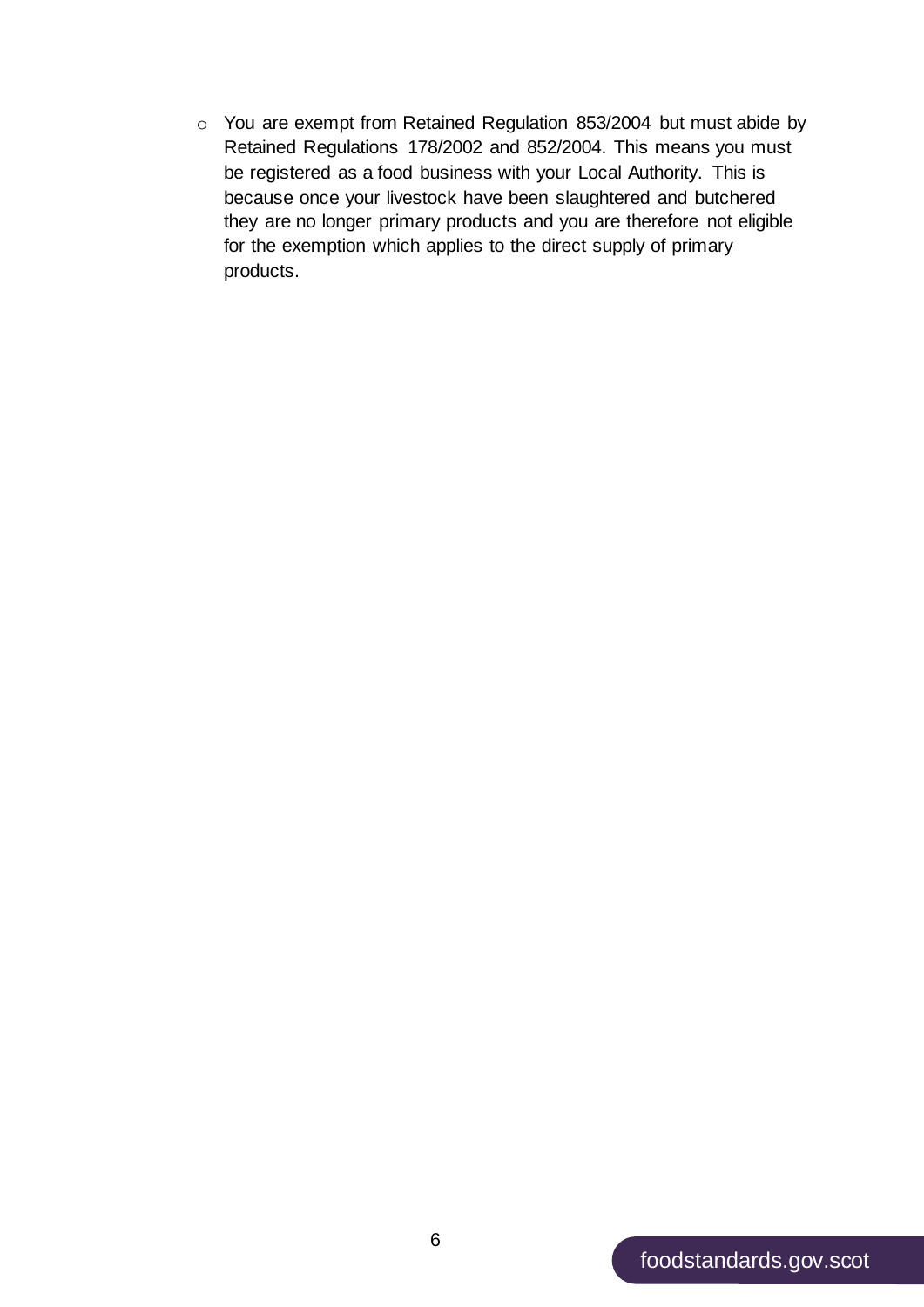## **Decision Tree/Flow Chart**

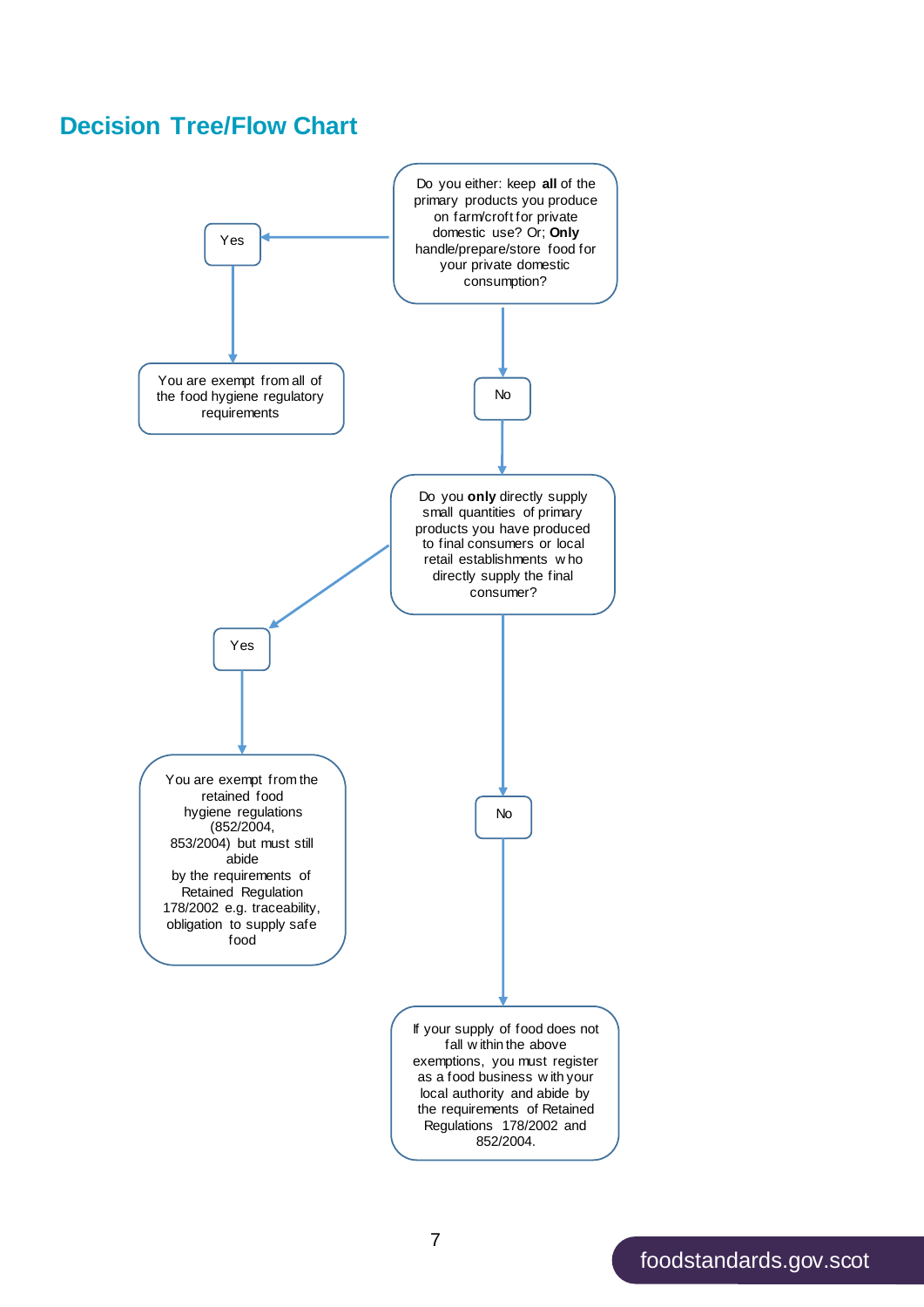\*This decision tree primarily displays whether Retained Regulations 178/2002 and 852/2004 apply or not as these are the regulations which will most commonly apply to crofters/farmers directly supplying final consumers. However, if you process or supply products of animal origin, it is also possible Retained Regulation 853/2004 will apply. If your handling of products of animal origin is strictly confined to retail operations you will be exempt from this regulation. However, if you process and produce products of animal origin on farm/croft, you should contact your Local Authority in the first instance, as you may require approval (unless you are processing small quantities of wild game meat you have hunted or small quantities of poultry/lagomorphs you have slaughtered on farm).